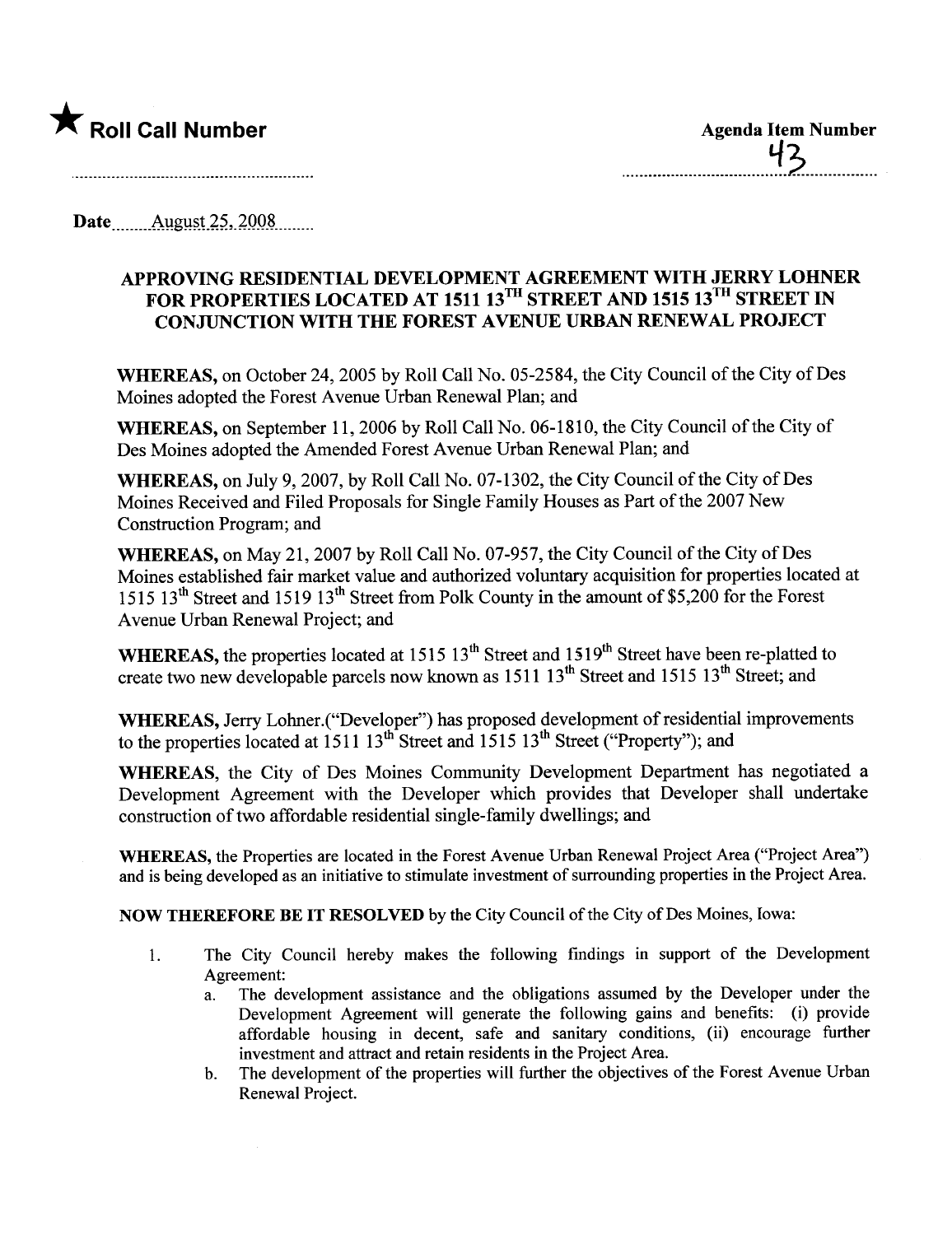

Date August 25, 2008

- c. The development of the Properties in accordance with the Development Agreement and resulting housing opportnities would not occur without the economic incentives provided by the Development Agreement and the public gains and benefits are warranted in comparison to the amount of economic incentives.
- d. The development of the Properties pursuant to the Development Agreement and the fulfillment generally of the Development Agreement are in the vital and best interests of the City and the health, safety, morals and welfare of its residents.
- 2. The Development Agreement with the Developer, which is on file in the Office of the City Clerk is hereby approved and the Mayor is hereby authorized and directed to sign the Development Agreement on behalf of the City and the City Clerk or Chief Deputy City Clerk is hereby authorized and directed to attest to the Mayor's signature and affix the seal of the City.
- 3. Upon satisfaction of the conditions for advancement of the HOME funds by the Community Development Department and Legal Deparment, the Finance Department is hereby authorized and directed to advance the proceeds of such HOME funds to the Developer in accordance with the terms of the Development Agreement.
- 4. The Community Development Director or his designees are hereby authorized and directed to administer the Development Agreement on behalf of the City and to monitor compliance by Developer with the terms and conditions of the Development Agreement and to forward to the City Council all matters and documents that require City Council review and approval in accordance with the Development Agreement.

(Council Communication No.  $08-523$ )

Moved by to adopt.

APPROVED AS TO FORM:

Kelley, Assistant City Attorney

| <b>COUNCIL ACTION</b> | <b>YEAS</b> | <b>NAYS</b> | <b>PASS</b> | <b>ABSENT</b>   | <b>CERTIFICATE</b>                                                                                                                                                                                                                                                                                                         |
|-----------------------|-------------|-------------|-------------|-----------------|----------------------------------------------------------------------------------------------------------------------------------------------------------------------------------------------------------------------------------------------------------------------------------------------------------------------------|
| <b>COWNIE</b>         |             |             |             |                 |                                                                                                                                                                                                                                                                                                                            |
| <b>COLEMAN</b>        |             |             |             |                 | I, DIANE RAUH, City Clerk of said City hereby<br>certify that at a meeting of the City Council of<br>said City of Des Moines, held on the above date,<br>among other proceedings the above was adopted.<br>IN WITNESS WHEREOF, I have hereunto set my<br>hand and affixed my seal the day and year first<br>above written. |
| <b>KIERNAN</b>        |             |             |             |                 |                                                                                                                                                                                                                                                                                                                            |
| <b>HENSLEY</b>        |             |             |             |                 |                                                                                                                                                                                                                                                                                                                            |
| <b>MAHAFFEY</b>       |             |             |             |                 |                                                                                                                                                                                                                                                                                                                            |
| <b>MEYER</b>          |             |             |             |                 |                                                                                                                                                                                                                                                                                                                            |
| <b>VLASSIS</b>        |             |             |             |                 |                                                                                                                                                                                                                                                                                                                            |
| <b>TOTAL</b>          |             |             |             |                 |                                                                                                                                                                                                                                                                                                                            |
| <b>MOTION CARRIED</b> |             |             |             | <b>APPROVED</b> |                                                                                                                                                                                                                                                                                                                            |
|                       |             |             |             | Mavor           | City Clerk                                                                                                                                                                                                                                                                                                                 |